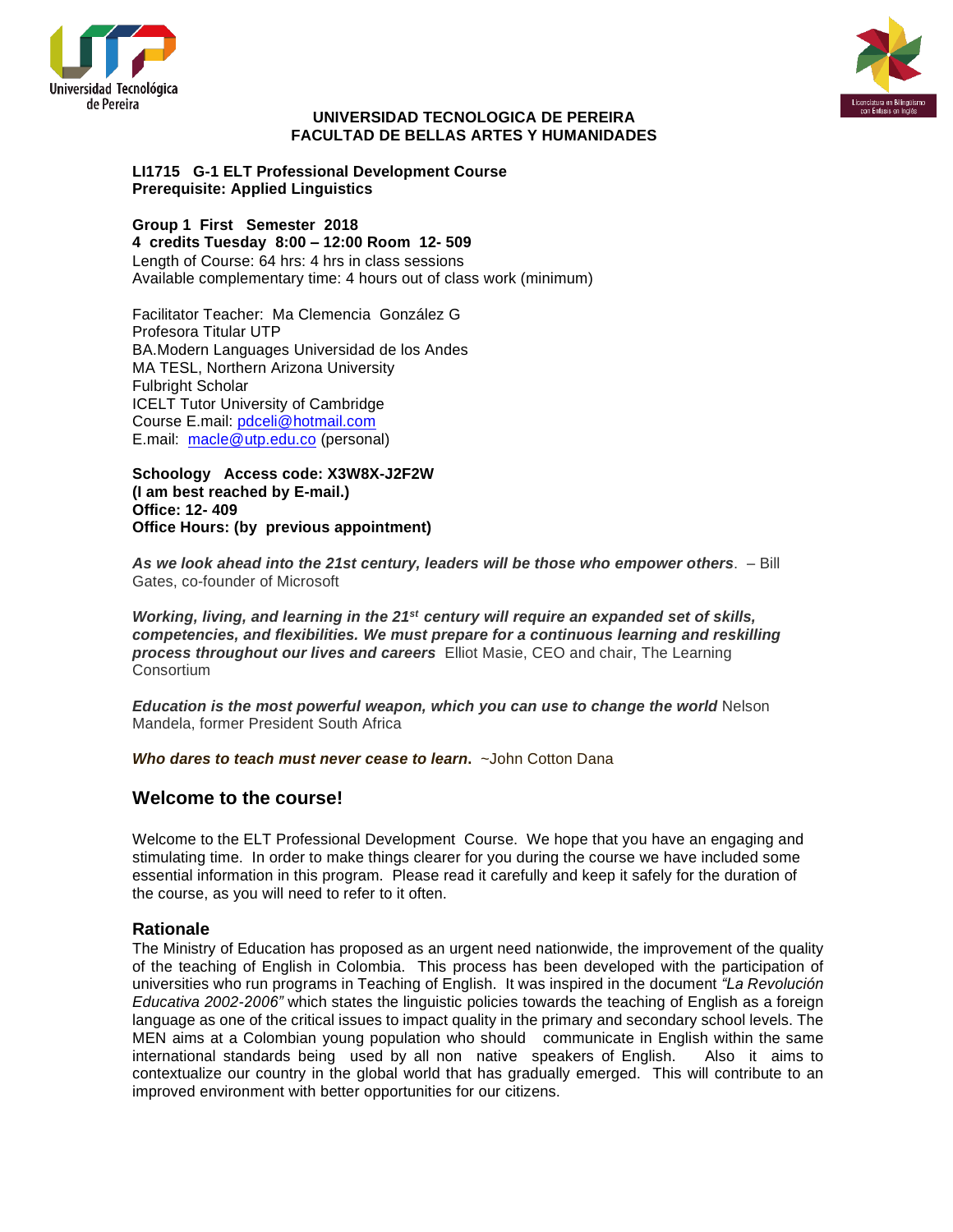Based on the above reflections, the **Professional Development Course** seeks to develop and strengthen the pedagogical and linguistic competences that teachers to be require in order to continue in their process of not only acquiring the language but also gaining awareness of the processes that take place when they are exposed to preparing for practical sessions, as well as the practicum.

### **Course Objectives**

- $\Box$  To raise participants' awareness of the importance of assuming a responsible and ethical attitude towards the process of reflection and analysis of situations and documents studied throughout the course which leads participants to make accurate decisions that positively impact their learning process.
- □ To lead participants to assume the role of a teacher as a model in social and educational domains (Interaction with others as well as systematization of the information).
- $\Box$  To guide participants in the design of coherent planning that evidences the accurate inclusion of learning aims, procedures, material and strategies for learners to develop the communicative competence.
- $\Box$  To provide input and opportunities for participants to design and adapt tasks based on learners' context, needs and interests.
- $\Box$  To provide participants' with opportunities to observe, reflect and analyze real English classes that lead them to plan realistic lessons as well as to find possible solutions or alternatives to face different classroom issues.

## **Teaching competences to be developed:**

Developing professional competences involves prospective EFL teachers, to explore the ways in which learners are disposed to learn and the purposes of which they are learning English in Colombia's context today. They need also to recognize and take account of their own individual preferences and predispositions as tutors and facilitators.

The active participation in **The Professional Development Course** is designed to enable me to successfully:

- 1. Understand appropriate concepts and terminology to describe form and meaning in language and language use and apply this understanding to planning and teaching language skills and specific language items, and to developing fluency and accuracy in the English language
- 2. Extend my knowledge and awareness of those aspects of language which are relevant to my professional practice (B1-B2)
- 3. Develop awareness and critical skills and a sense of self-direction
- 4. Extend my understanding of the context in which learners are learning EFL and of the principles underlying language learning and teaching
- 5. Extend my familiarity with the resources and on line materials for English language teaching and develop my ability to use, evaluate and, where appropriate, adapt or create classroom materials using information & communication technologies (ICT´s)
- 6. Consolidate my planning and my practical classroom skills
- 7. Reflect critically on the events I observe related to EFL learning and teaching processes
- 8. Identify learner needs and monitor and evaluate learner´s progress
- 9. Identify needs and opportunities for further development as teachers to be, especially for the practicum
- 10. Extend my knowledge and understanding of language required for our professional role and improve my ability to use English both generally and for classroom purposes (B1-B2). Also the use of adequate terminology related to ELT will be improved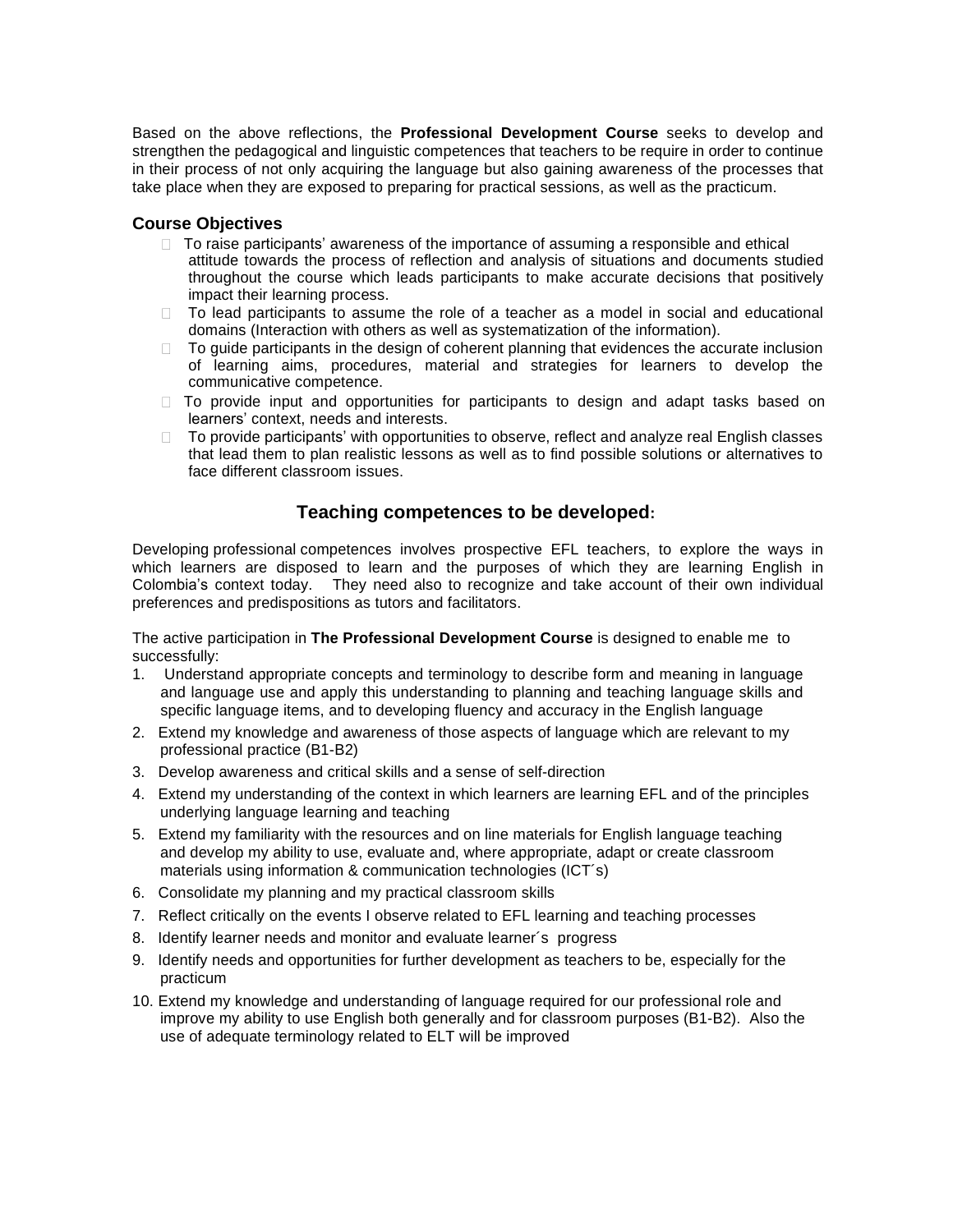## **Methodology**

Each week there will be a mixture of input sessions, reflective discussion activities related to this input and to prepared readings or other type of input from the references suggested and those that you access. Also, we will be involved in practical activity sessions prepared by the participants, involving specific topics from the syllabus. Students will be encouraged to develop, share and critique worksheets, poster sessions, and readings. Through classroom observation, specific written assignments or tasks, the teachers to be will demonstrate the awareness, achievement and improvement of teaching skills. Attendance, Participation, Collaborative learning, and commitment to work are essential parts of the learning process, especially in a course focusing on developing teaching skills.

## **Assessment**

Throughout this course, teachers to be are assessed, including group work and individual performance. Theoretical & Practical tasks and assignments and a final evaluation will be considered. Written reports on classroom´s observations or other assignments must be completed. These will be graded based on a global scale of achievement with international standards: Discourse management, grammar, vocabulary, pronunciation, stress and intonation will be important in Accuracy, Range and flexibility, Pronunciation, and Audience awareness. Due dates are programmed according to the development of the whole course

| <b>Evaluation</b>         | <b>Products</b>                                                                                                                                                                  | <b>Criteria</b>                                                                                                                                                                        | <b>Competencies</b>                                                                                                                                                                       |
|---------------------------|----------------------------------------------------------------------------------------------------------------------------------------------------------------------------------|----------------------------------------------------------------------------------------------------------------------------------------------------------------------------------------|-------------------------------------------------------------------------------------------------------------------------------------------------------------------------------------------|
| <b>First Term</b><br>30%  | 1-Oral interaction<br>Task(12%)<br>2- Self-reflection<br>questionnaire (6%)<br>3- Written report<br>1based on<br>observation (12%)<br>(learning)                                 | Achievement based<br>on language<br>accuracy and<br>fluency. Thoughtful<br>critical comments                                                                                           | Autonomy<br>Self-Reflection and<br>self-evaluation skills<br>Awareness<br>Articulation of<br>theoretical concepts<br>with classroom<br>practice                                           |
| <b>Second Term</b><br>30% | 1. Poster session (6%)<br>2-Practical teaching<br>activity 1 (12%)<br>3- Practical teaching<br>activity 2 (12%)                                                                  | Achievement based on<br>language accuracy and<br>fluency. Thoughtful<br>critical comments<br>Language (Grammar &<br>Vocabulary)<br><b>Effective Classroom</b><br>Management strategies | Autonomy<br>Self-Reflection and<br>self-evaluation skills<br>Awareness<br>Articulation of<br>theoretical concepts<br>with classroom<br>practice                                           |
| <b>Third Term</b><br>40%  | 1- Practical teaching<br>activity (15%)<br>2-Written report 2<br>based on<br>observation(10%)<br>3-A Written Test<br>based on the<br>theoretical issues and<br>practice<br>(15%) | Thoughtful critical<br>comments using ELT<br>terminology<br>Include references<br>Include written LP<br>Summarized Task<br>description                                                 | Autonomy<br>Awareness<br>Self-Reflection and<br>self-evaluation<br>strategies<br>Post Lesson self-<br>evaluation<br>Articulation of<br>theoretical concepts<br>with classroom<br>practice |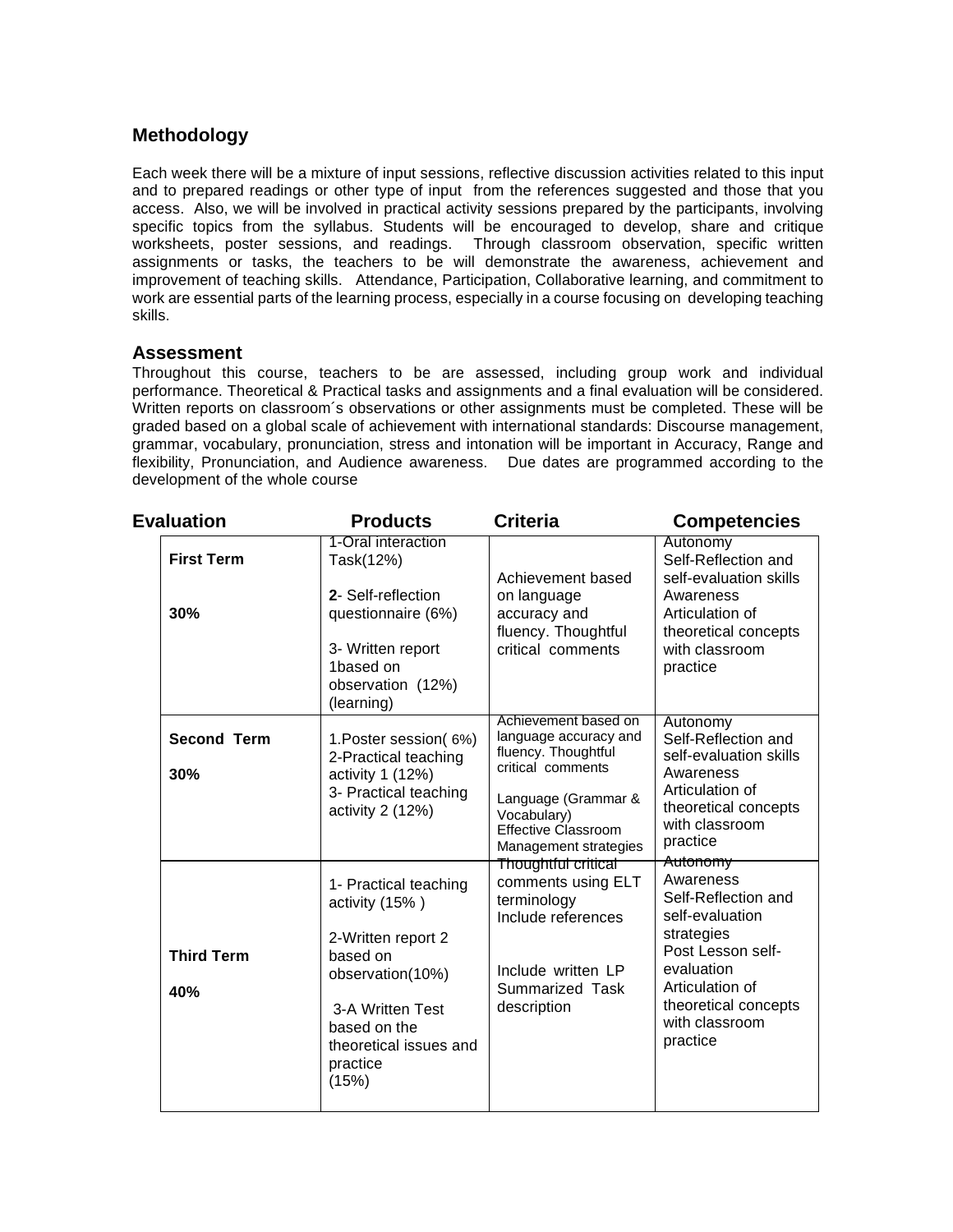# **General assessment Criteria for Oral Discourse (Taken & adapted from**

## **ICELT Course & the CEFRL)**

#### *Accuracy:*

Can communicate with reasonable accuracy and control. There may be a number of errors, but these do not seriously impede effective communication.

#### *Range and Flexibility*

Generally clear, though clarity may be reduced when attempting to convey more complex ideas. Adequate, though limited repertoire of vocabulary and a restricted range of more complex structures. Has a fairly good range of simple language, but lacks flexibility and displays lexical limitations.

#### *Pronunciation*

Pronunciation is generally clear enough to be understood, with reasonable control of basic stress and intonation patterns. An adequate model for teaching purposes.

#### *Audience awareness*

Can convey key points with some confidence, though organisation may be flawed. Able to maintain listener's interest without excessive hesitation, though pauses may be needed for planning and / or repair.

## **General assessment Criteria for Written Discourse**

#### *Language accuracy and language awareness*

Good control of lexis and grammar. There may be some errors of language but these do not greatly impair meaning or understanding. The learner shows a satisfactory understanding of concepts and knowledge used to describe language.

#### *Range and Flexibility*

Can convey information and ideas with reasonable precision, though clarity may be reduced when attempting to convey more complex ideas. Adequate, though limited repertoire of vocabulary and a restricted range of more complex structures. Has a fairly good range of simple language, but lacks flexibility and displays lexical limitations.

#### *Organisation and content*

The writing is adequately organised and coherent. Task requirements are adequately fulfilled although there may be some difficulty in expressing more complex points. A reasonable range of reading sources that inform the writing has been adequately understood by the learner.

#### *Audience awareness*

Some of the writing might require greater concentration from the intended reader but overall it achieves its intended purpose for the specified audience.

## **Observing other teachers**

I will observe **2 lessons in an EFL classroom (especially in elementary or secondary schools)** during the course.

Observing your peers or other teachers is an opportunity to reflect on and learn about both your own teaching and that of others. "**Being in the classroom as an observer opens up a range of experiences and processes which can become part of the raw material of a teacher's professional growth." (Wajnryb, 1992.)**

I should always approach these observations with a clear purpose in mind and in order to help with this the course shall provide specific observation focus tasks. The course will require you to gather data about **learning and teaching events** while observing, and then you will need to reflect on the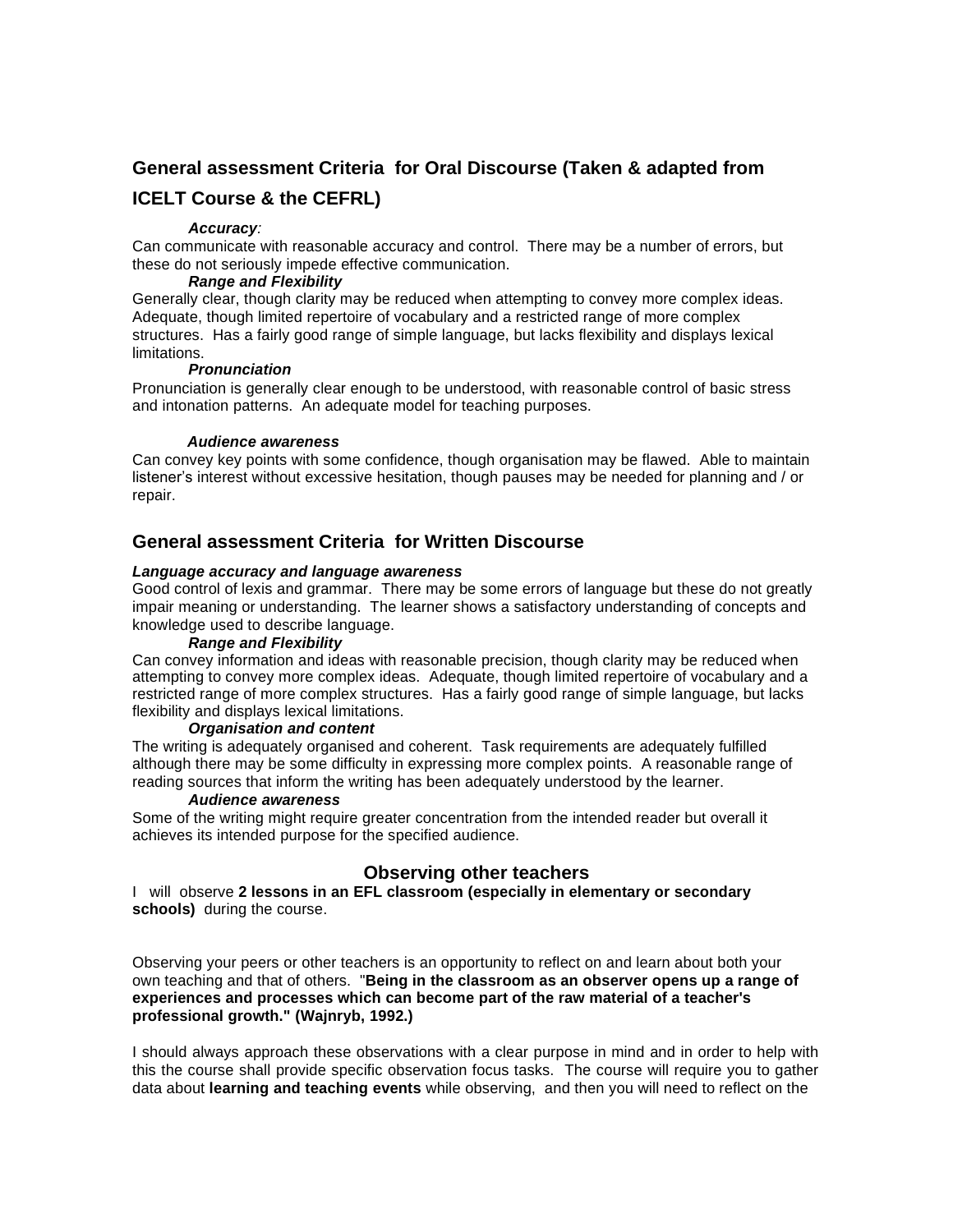data you have and evaluate it in terms of **your own professional development( in a written report)** .

You will find that most observations are in three stages:

#### *Pre observation*

- Arrange a mutually convenient time with a colleague (Observations could be done at ILEX or at  $\Box$ a school where you have previously contacted. For observations at ILEX Program you HAVE TO FOLLOW AGREEMENTS
- $\Box$  Read the appropriate observation task and do the task suggested on it

#### *The observation*

 $\Box$  Gather the data as indicated on the observation task guidelines

#### *Post observation*

- Write a short observation report form. It is a reflective paper that requires analysis not just a description of observed events
- $\Box$  Keep a copy of the report on your portfolio and/or a digitalized version

Remember that the teachers you observe are doing you a favour. So, when observing:

- □ Arrive on time and be courteous
- $\Box$  Enter and leave quietly and with the minimum of fuss
- $\Box$  Introduce yourself to the teacher and ask where you should sit
- $\Box$  If given the opportunity by the class teacher discuss lesson aims
- □ **DO NOT** participate in the class (unless specifically asked to do so by the teacher)
- **DO NOT** talk to students (unless specifically asked to do so by the teacher)

## **Course Contents**

#### 1. **Background of ELT & its impact in learning and teaching**

- 1.1. Concepts and terminology used in English language teaching
- 1.2. Language awareness
- 1.3. Language used by teachers and learners
- 1.4. Some approaches & methods

1.4.2 Task based approach, Project Based and Problem Based Learning

1.5 The Colombian Context; MEN Estándares Básicos de Competencias en Lengua Inglesa **Suggested English Curriculum & Basic Learning Rights (2016-2017)** 1.7 CLIL & theme based

#### **2. Learning**

- 2.1. The context of English language learning
- 2.2. Learner development and motivation
- 2.3. Autonomy
	- 2.5 Effective learning strategies
	- 2.6 The Common European Framework
		- 2.6.1 The communicative competence

#### 3. **Teaching and Facilitation**

Classroom Management Giving Feedback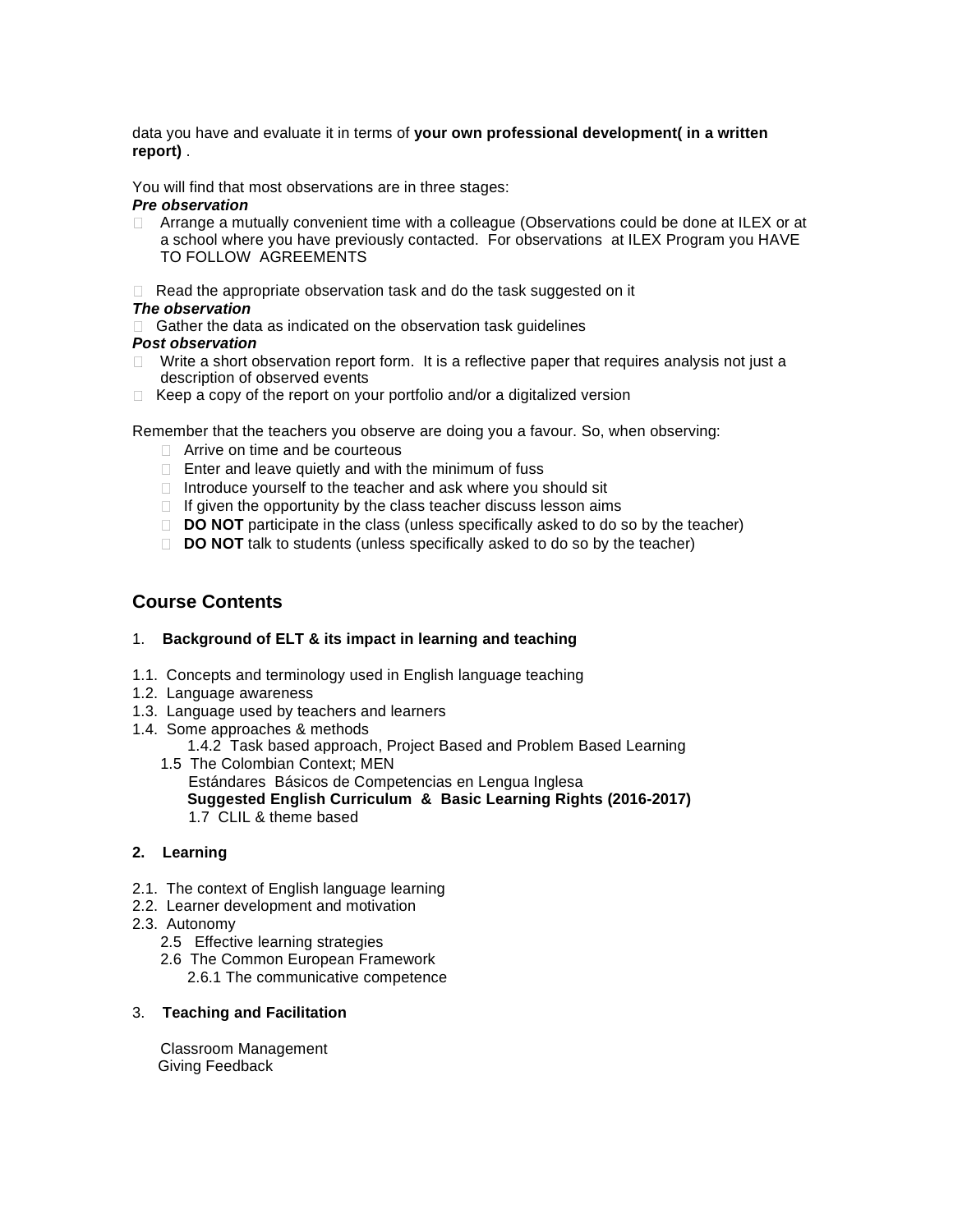- 3.1. Classroom management: the teacher as a model; classroom layout, giving instructions; the use of the question; elicitation techniques
- 3.2. Teacher and learner´s language
- **4. The Teaching of the 4 skills**
	- 5.1 ¿What is Listening Comprehension?
	- 5.2 Oral Production Skill
	- 5.3 ¿How are Reading & Writing implemented in the EFL classroom?
	- 5.4 Continuous professional development

### **RESOURCES**

- □ Articles from the suggested bibliography for critical reflection and discussion
- $\Box$  Worksheets or handouts either provided by the teacher or photocopied by the student

Resources from the Roa Martinez Library or Internet  $\Box$ Colombia Aprende Website

**Portfolio**  $\Box$  Each participant should have a systematized file or portfolio, with all **the material required in this course**. The candidate should always bring it to class.

### **Additional Resources**

- $\Box$  Your open attitude and readiness to interact with others empowering yourself and the group with a good use of the language & thoughtful comments
- □ Creativity and resourcefulness
- $\Box$  Willingness to search for new sources of English language either with authentic material from films, videos, texts, etc. from the library, internet, etc. or adapted material from your own library or your teachers colleagues
- □ A Good monolingual dictionary and grammar book
- □ Self- reflection questionnaires<sup>\*</sup>

Self-reflection questionaries will be handed in during the course. You can write down your reflections on what has gone on in the course and how you feel about it. It should help you to put things in focus and to keep in touch with your own individual development as the course progresses. They get you to think about and express consciously, things that are unconsciously going on in your mind whilet you are learning how to become a teacher.

As a guideline, these reflections might include comments on the following:

- $\Box$  things that you learn from yourself, course experiences, peers
- $\Box$  implications for your own teaching and self-development
- $\Box$  changes in your attitudes / beliefs
- **personal theorising about teaching**
- $\Box$  insights into classroom management issues
- $\Box$  flashes of understanding
- $\Box$  what is easy / takes time for you to follow
- □ things you agree/disagree with, which you would like to consider further in conversation with peers, with the help of books, etc.
- $\Box$  frustrations you experience and their causes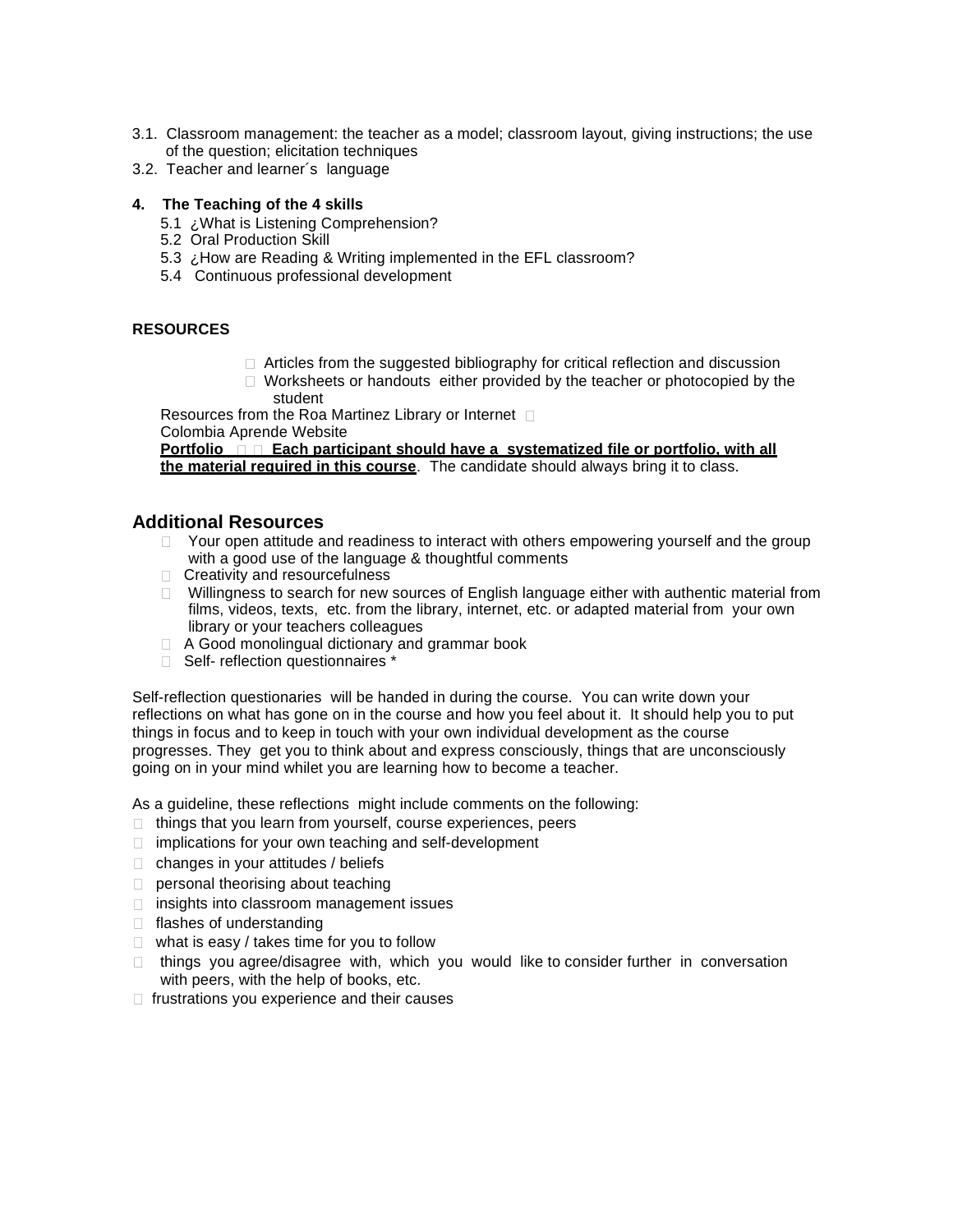#### **Professional Awareness**

As teachers to be we are expected to have a degree of professionalism.

A professional teacher ….

- $\Box$  arrives punctually for input sessions and attends 100% of the course
- □ calls in or mails to inform tutor of lateness or illness.
- $\Box$  confirms the arrival of mails. Sends mails with full name on the document
- $\Box$  is independent and manages time adequately
- $\Box$  is prepared to experiment in the classroom and learn from mistakes
- $\Box$  understands that the tutor's role is to guide and support trainees but not to spoon-feed you or plan lessons for you
- $\Box$  is able to take on board tutors' and colleagues' and students suggestions and put them into practice
- $\Box$  is able to assess his / her strengths and things to improve objectively
- $\Box$  participates fully in input sessions
- $\Box$  takes notes and remains quiet when observing colleagues

#### **Criteria and suggestions on how to write assignments**

#### **Planning**

Plan your assignment carefully

#### **Remember**

- $\Box$  Expose yourself to reading specialized input in ELT
- $\Box$  Brainstorm for key points & ideas; make sure these ideas sound L2
- □ Organize your ideas and write an outline
- **Plan your paragraphs**

#### **Drafting**

Write a first draft of your assignment. Remember this is a first draft and you can make changes later. Use the notes you have made above and include references from the articles discussed or recommended in class.

#### **Editing**

Now you need to look at your writing critically. A good monolingual dictionary is an excellent tool. Make sure that the written discourse sounds L2. Go back to ELT articles to make sure academic terms are being used. At this stage it is a good idea to show the writing to one peer, especially if there is somebody who has good writing skills.

### **Checklist**:

**There are three main areas that you need to consider: 1. Organization** Have I included headings and subheadings for the different sections? Have I paragraphed the writing appropriately? Is the writing coherent and easy to understand? Have I respected the word limit?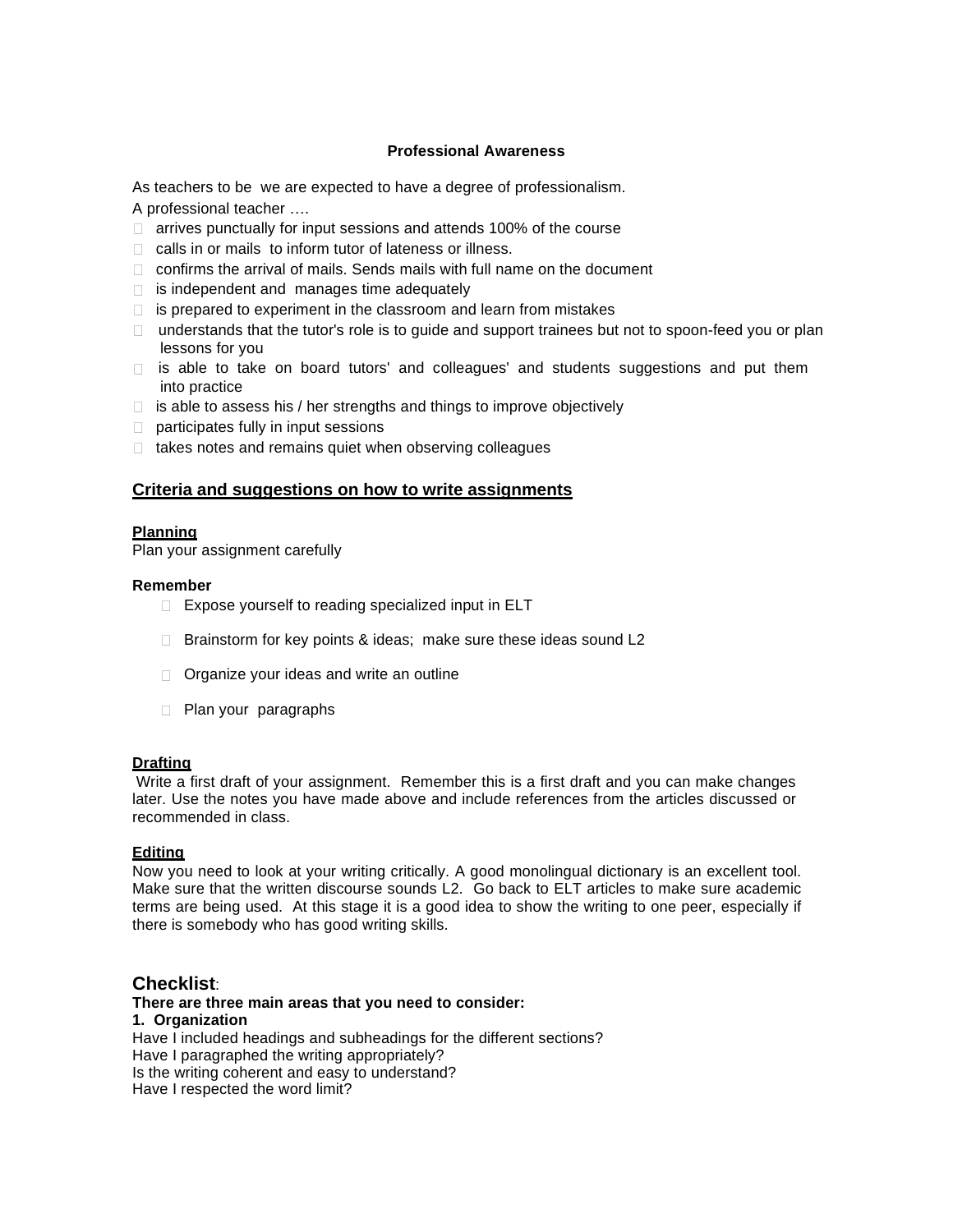#### **2. Content**

Have I followed all parts of the task or assignment? Have I included evidence for the points I have made? Do the points I have made refer to the areas mentioned in the task guidelines? Have I included references from the recommended bibliography?( **at least 3 references**) Am I sure I have answered **ALL** parts of the task?

#### **3. Language**

Have I spelled words correctly? Do I need to check any spellings in a dictionary? Have I used correct punctuation?

Have I used a wide range of vocabulary in the academic area and ELT terms?

Have I used a mixture of shorter and more complex sentences?

Have I linked the ideas appropriately?

Is everything I have written clear for the reader or will some things confuse the reader? Have I written in a fairly formal style?

Finally, am I confident that I have addressed **all** the assessment criteria?

### **Writing**

Having analyzed your draft critically - it is time to re write your assignment.

- Type the assignment (hand-written is **NOT** acceptable)
- $\Box$  Use 12 point font size (and preferably universal or Arial font)
- Use **double spacing**
- Leave an **extra line between paragraphs**
- Use **sub headings** within your writing to guide the reader
- Use **LETTER** sized paper
- Type your **name** on each page
- Insert **page numbers**
- Make sure your **references** section is complete and follows the **standard** laid out in this unit
- Make sure your **appendices** are complete and **labelled** clearly
- □ Include a **word count** at the end of the assignment before the references section
- $\Box$  Send the task to the course e.mail with your full name on document and subject
- $\Box$  Confirm always the arrival of mails & feedback

## **Assessment criteria for written assignments.**

#### **General**

- 1. present the assignment in language which is sufficiently clear, accurate and easy to read
- 2. show knowledge and understanding of relevant theory and principles contained in the professional development course syllabus
- 3. draw on this knowledge and understanding to evaluate your own strengths or things to improve as an English teacher to be, and to draw up justified plans for your own continuing development as ELT practitioners
- 4. Present assignments and reports with professional appearance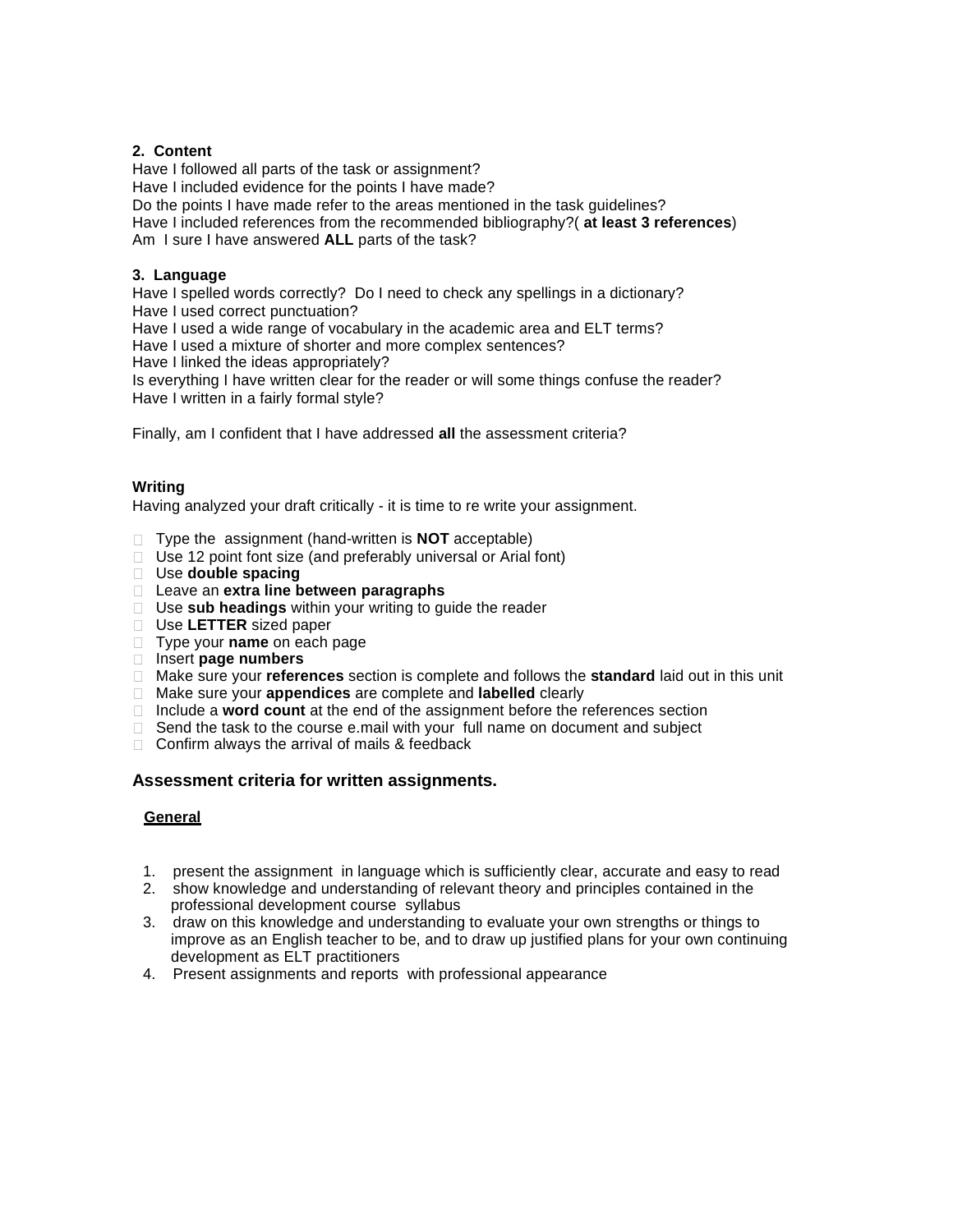# **General criteria for the communicative competence**

|                    | <b>OVERALL LISTENING</b><br><b>COMPREHENSION</b>                                                                                                                                                                                                                                                                                            | <b>STRATEGIES TO</b><br><b>ACHIEVE</b><br><b>COMPREHENSION</b>                                                                                                    | <b>PROCESSING</b><br><b>SPOKEN INPUT</b>                                                                                                                                                                                           | <b>SOCIOLINGUITIC</b><br><b>AND PRAGMATICS</b>                                       |
|--------------------|---------------------------------------------------------------------------------------------------------------------------------------------------------------------------------------------------------------------------------------------------------------------------------------------------------------------------------------------|-------------------------------------------------------------------------------------------------------------------------------------------------------------------|------------------------------------------------------------------------------------------------------------------------------------------------------------------------------------------------------------------------------------|--------------------------------------------------------------------------------------|
| LEVEL<br>4<br>(B2) | Can understand standard<br>spoken language, live or<br>broadcast, on both<br>familiar and unfamiliar<br>topics normally<br>encountered in personal,<br>social, academic or<br>vocational life. Only<br>extreme background<br>noise, inadequate<br>discourse structure<br>and/or idiomatic usage<br>influences the ability to<br>understand. | Use a variety of<br>strategies to achieve<br>comprehension,<br>including listening for<br>main points; checking<br>comprehension by<br>using contextual<br>clues* | Can understand<br>recordings in<br>standard dialect<br>likely to be<br>encountered in<br>social, professional<br>or academic life and<br>identify speaker<br>viewpoints and<br>attitudes as well as<br>the information<br>content. | Identify instances of<br>bias and prejudice in<br>a spoken message.                  |
|                    | Can understand the main<br>ideas of propositionally<br>and linguistically complex<br>speech on both concrete<br>and abstract topics<br>delivered in a standard<br>dialect, including<br>technical discussions in<br>his/her field of<br>specialization.                                                                                     |                                                                                                                                                                   | Can follow a lecture<br>or talk within his/her<br>own field, provided<br>the subject matter is<br>familiar and the<br>presentation<br>straightforward and<br>clearly structured.                                                   | Specify how bias<br>and prejudice may<br>affect the impact of<br>a spoken Message    |
|                    | Can follow extended<br>speech and complex lines<br>of argument provided the<br>topic is reasonably<br>familiar, and the direction<br>of the talk is sign-posted<br>by explicit markers.                                                                                                                                                     |                                                                                                                                                                   | Can keep up with an<br>animated<br>conversation<br>between native<br>speakers.                                                                                                                                                     | Demonstrate an<br>awareness of<br>personal,<br>ideological, and<br>emotional biases. |

## **Overall listening comprehension for B2 (independent users)**

## **Overall oral production for B2 (independent users)**

|      | <del>GENERAL ORAL</del>                | <b>SPEAKING</b>           | <b>PRAGMATIC ORAL</b>  | <b>SOCIOLINGUISTIC</b>     |
|------|----------------------------------------|---------------------------|------------------------|----------------------------|
|      |                                        |                           |                        |                            |
|      | <b>PRODUCTION</b>                      | <b>STRATEGIES</b>         | <b>SKILLS</b>          | <b>SKILLS</b>              |
|      | <b>SKILLS</b>                          |                           |                        |                            |
| FVFI | Employ an extensive                    | <b>Effectively employ</b> | Deliver a lecture or   | Effectively use supra-     |
|      |                                        |                           |                        |                            |
| 4    | vocabulary of                          | linguistic and non-       | talk within own field, | segmental aspects of       |
| (B2) | common and                             | linguistic                | pro-vided the subject  | discourse (e.g.            |
|      | specialized leximes to                 | techniques in order       | matter is familiar and | intonation, register, body |
|      | construct                              | to initiate.              | the presentation       | language, etc.) to convey  |
|      | propositionally and                    | maintain, inter-          | straightforward and    | indirect messages.         |
|      |                                        |                           |                        |                            |
|      | linguistically complex<br>sentences on | vene in, take and         | clearly structured.    |                            |
|      |                                        |                           |                        |                            |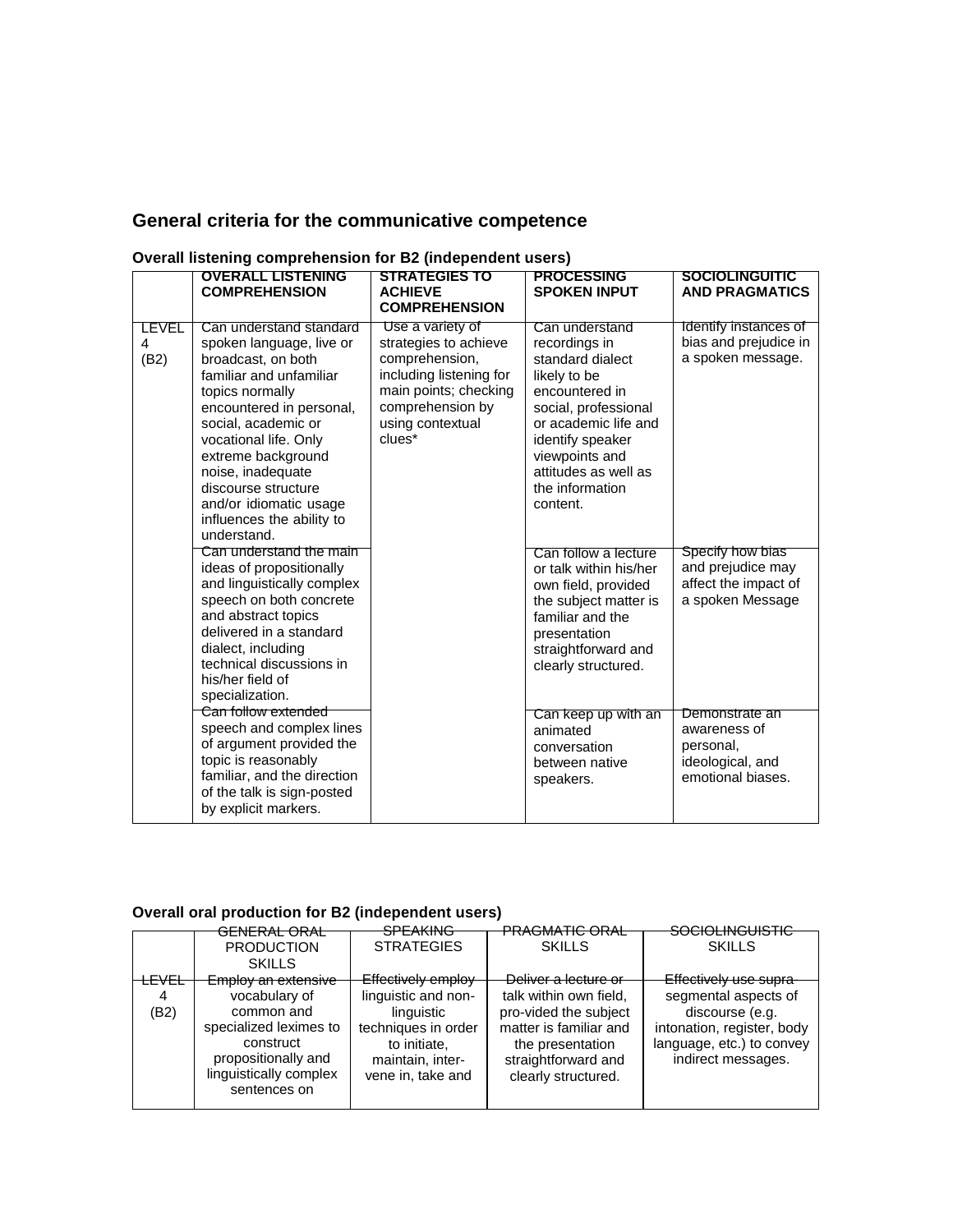| concrete and abstract<br>themes in his/her field<br>of specialization.                                                                                                                                                                                                             | yield "the floor" and<br>end conversations.               |                                                                                                                                                                                                                                                                                                                                 |                                                                                                                                                                                  |
|------------------------------------------------------------------------------------------------------------------------------------------------------------------------------------------------------------------------------------------------------------------------------------|-----------------------------------------------------------|---------------------------------------------------------------------------------------------------------------------------------------------------------------------------------------------------------------------------------------------------------------------------------------------------------------------------------|----------------------------------------------------------------------------------------------------------------------------------------------------------------------------------|
| Formulate extended,<br>continuous discourse<br>employing complex<br>lines of argument on<br>familiar topics<br>Reproduce English<br>phonemes, word<br>stress, and intonation<br>with s a high degree<br>of accuracy and<br>without errors that<br>interfere with<br>communication. | Paraphrase one's<br>own and other<br>speakers<br>messages | Participate actively in<br>an animated<br>conversation with one<br>or more native<br>speakers.<br>Participate fully in<br>interviews, either as<br>inter-viewer or<br>interviewee, fluently<br>expanding and<br>developing points of<br>discussion.<br>Negotiate transactions<br>and solutions to<br>problems and<br>conflicts. | Respond, with a high<br>degree of appropriate-<br>ness, to verbal, non-<br>verbal, and supra-<br>segmental cues in order<br>to make subtle<br>adjustments in one's<br>discourse. |

### **Overall reading comprehension for B2 (independent users)**

|                           | <b>PHONOLO</b><br><b>GICAL</b><br><b>READING</b>              |                                                        |                                                                                                                                                                                               | <b>READING COMPREHENSION</b>                                                            |                                                                                                                                                      | <b>CRITICAL READING</b>                                                                  |                                                                                                                                                                                      |
|---------------------------|---------------------------------------------------------------|--------------------------------------------------------|-----------------------------------------------------------------------------------------------------------------------------------------------------------------------------------------------|-----------------------------------------------------------------------------------------|------------------------------------------------------------------------------------------------------------------------------------------------------|------------------------------------------------------------------------------------------|--------------------------------------------------------------------------------------------------------------------------------------------------------------------------------------|
|                           | <b>READING</b><br><b>ALOUD</b>                                | <b>READING</b><br><b>INSTRUCTIONS</b>                  | <b>OVERALL</b><br><b>READING</b><br><b>COMPREHENSION</b>                                                                                                                                      | <b>READING</b><br>CORRESPONDENCE                                                        | <b>READING FOR</b><br><b>INFORMATION</b>                                                                                                             | <b>INFERENCIAL</b><br><b>READING</b>                                                     | <b>READING</b><br><b>STRATEGIES</b>                                                                                                                                                  |
| <b>LEVEL</b><br>4<br>(B2) | Read<br>different<br>types of<br>texts with a<br>satisfactory | Understand<br>complex<br>instructions in<br>his field. | Show a<br>satisfactory level<br>of understanding<br>of descriptive,<br>narrative and                                                                                                          | Read<br>correspondence<br>relating to his field<br>of interest and<br>readily grasp the | Obtain<br>information,<br>ideas and<br>opinions from<br>specialized                                                                                  | Recognize the<br>author's<br>biases.                                                     | Identify the<br>main ideas in<br>a text and<br>restate them in<br>their own                                                                                                          |
|                           | level of<br>fluency,<br>accuracy<br>and<br>intonation.        |                                                        | argumentative<br>texts related to<br>personal and<br>professional<br>matters.                                                                                                                 | essential meaning.                                                                      | sources within<br>his field.                                                                                                                         | Relate what is<br>happening in<br>the text to their<br>own<br>knowledge of<br>the world. | words by using<br>an outline.<br>Show a deep<br>understanding<br>of a text by<br>giving a<br>summary of it<br>in their own<br>words and in a                                         |
|                           |                                                               |                                                        | Read with a<br>satisfactory level<br>of understanding<br>some authentic<br>material from<br>magazines,<br>newspapers and<br>the Internet<br>related to the<br>academic field<br>and give oral |                                                                                         | Understand<br>articles and<br>reports<br>concerned<br>with<br>contemporary<br>problems in<br>which the<br>writers adopt<br>particular<br>viewpoints. | Offer<br>conclusions<br>from facts<br>presented in<br>the text.                          | condensed<br>form.<br>React to what<br>they read by<br>stating their<br>position on<br>current and<br>academic<br>issues.<br>Make mind<br>maps to show<br>a general<br>understanding |
|                           |                                                               |                                                        | presentations to<br>the class.                                                                                                                                                                |                                                                                         |                                                                                                                                                      |                                                                                          | of the content.<br>and                                                                                                                                                               |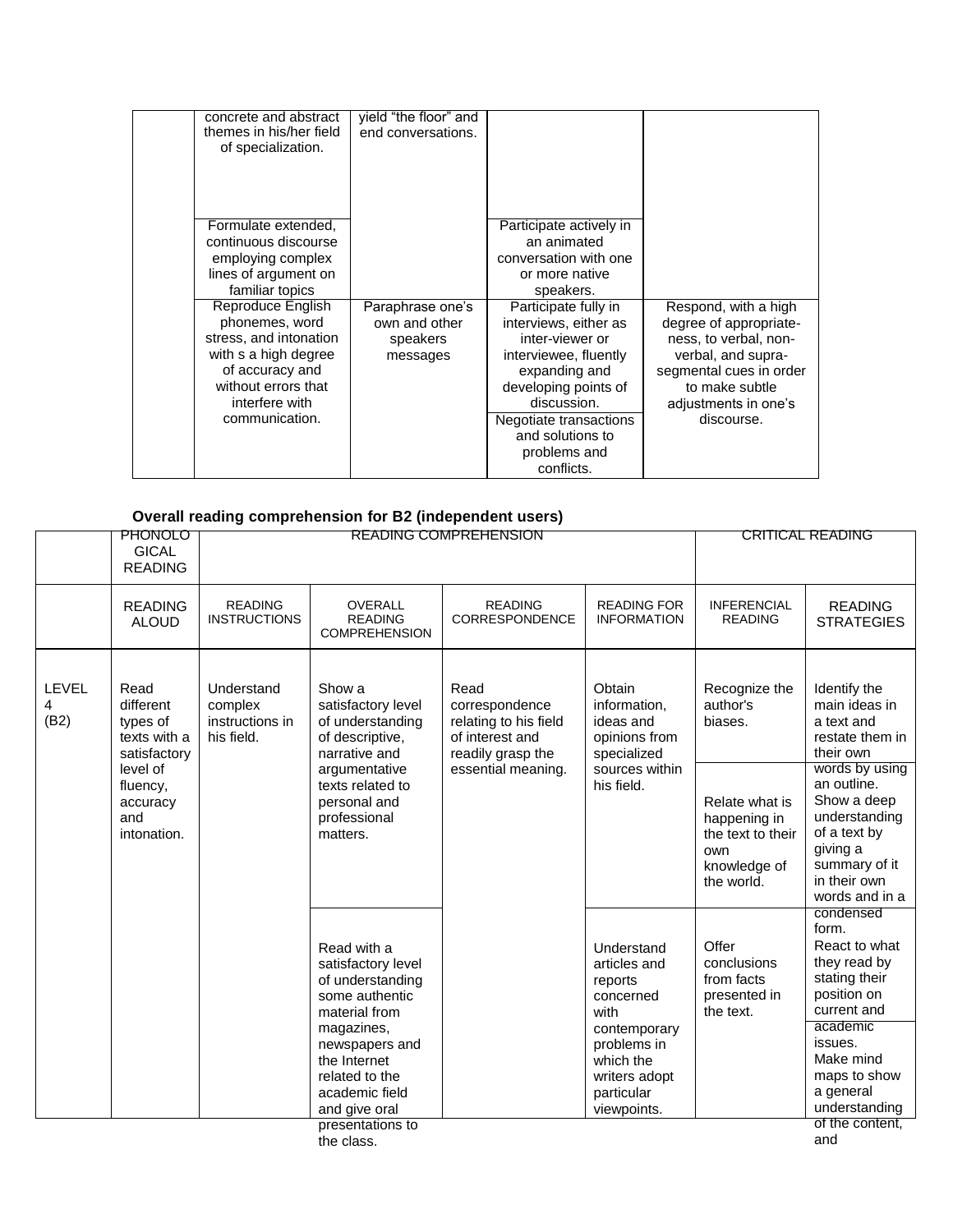|  |  |  |  |  |  |  | organization of<br>the information<br>in the text. |
|--|--|--|--|--|--|--|----------------------------------------------------|
|--|--|--|--|--|--|--|----------------------------------------------------|

#### **Overall written production for B2 (independent users)}**

|                          |                                                                                                                             |                                                                                                                                          | CRITICAL WRITING                                                                                                                                            |                                                                                                                         |                                                                                                                                                                                                   |                                                                                                |
|--------------------------|-----------------------------------------------------------------------------------------------------------------------------|------------------------------------------------------------------------------------------------------------------------------------------|-------------------------------------------------------------------------------------------------------------------------------------------------------------|-------------------------------------------------------------------------------------------------------------------------|---------------------------------------------------------------------------------------------------------------------------------------------------------------------------------------------------|------------------------------------------------------------------------------------------------|
|                          |                                                                                                                             | <u>LINGUISTIC</u>                                                                                                                        |                                                                                                                                                             |                                                                                                                         |                                                                                                                                                                                                   |                                                                                                |
|                          | GENERAL                                                                                                                     | <b>GRAMMAR</b>                                                                                                                           | PRAGMATI                                                                                                                                                    | SOCIOLINGUISTI                                                                                                          | <b>REPORTS</b>                                                                                                                                                                                    | WRITING                                                                                        |
|                          | <b>LINGUISTI</b><br>С                                                                                                       |                                                                                                                                          | С                                                                                                                                                           | С                                                                                                                       | AND.<br><b>ESSAYS</b>                                                                                                                                                                             | <b>STRATEGIE</b><br>S                                                                          |
| <b>LEVE</b><br>4<br>(B2) | Can use a<br>variety of<br>linking<br>words<br>efficiently<br>to mark<br>clearly the<br>relationship<br>s between<br>ideas. | Shows a<br>relatively high<br>degree of<br>grammatical<br>control. Does<br>not make<br>mistakes which<br>lead to<br>misunderstandi<br>ng | Has a<br>sufficient<br>range of<br>language to<br>be able to<br>give clear<br>descriptions<br>, express<br>viewpoints<br>and develop<br>simple<br>arguments | Can recognise a<br>wide range of<br>idiomatic<br>expressions and<br>colloquialisms and<br>can use them<br>when writing. | Can write an<br>essay or<br>report which<br>develops an<br>argument<br>systematicall<br>y with<br>appropriate<br>highlighting<br>of significant<br>points and<br>relevant<br>supporting<br>detail | Can design<br>simple and<br>complex<br>mindmaps to<br>write<br>different<br>types of<br>texts. |

## **Core Course Texts**

Cameron, L. (2001)Teaching Languages to Young Learners**.** CUP

Celce-Murcia (2001) Teaching English as a Second and Foreign Language. Boston Heinle & Heinle

California Reading and Literature Project (2010)

Common European Framework of Reference for Languages : Learning, teaching, assessment (2003) CUP

Formar en Lenguas Extranjeras El reto: Estándares Básicos de Competencias en Lenguas Extranjeras: Inglés. Ministerio de Educación Nacional 2006

Harmer, J (2009) How to teach English. Pearson

Harmer, J (2011) The Practice of English Language Teaching. Pearson

Harmer, J (2012) Essential Teacher Knowledge. Pearson Education Limited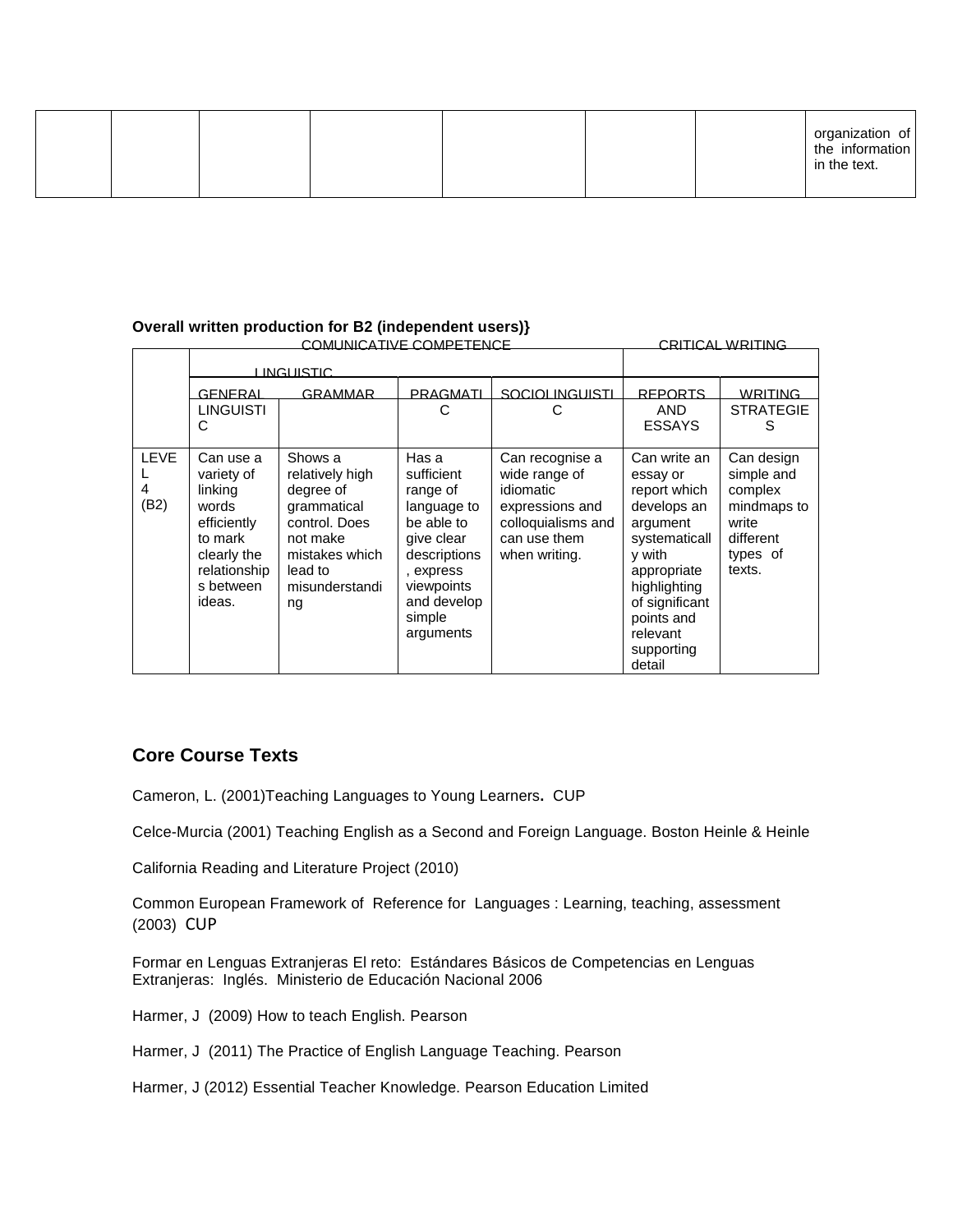Suggested English Curriculum (2016) Suggested Curriculum Structure. Ministerio de Educacion. Colombia Bilingüe

Pinter, AM (2006) Teaching Young Language Learners. OUP

Suggested English Curriculum (2016) Pedagogical Principles and Guidelines Ministerio de Educacion. Colombia Bilingüe. (p. 24,25,26)

Trilling, B, Fadel. Ch (2009) 21<sup>st</sup> Century Skills Learning & Innovation Skills

Wajnryb, Ruth Classroom Observation Tasks**.** CUP 2004

[http://www.teachingenglish.org.uk](http://www.teachingenglish.org.uk/) Several useful and interesting articles at this site.

#### **BIBLIOGRAPHY**

Brown, J (2006) How to teach listening CUP

British Council. (2002). *A Course based on the ICELT syllabus*. Bogotá: BC

Edge J & Mann, S Innovations in pre-service education and training for English language teachers (2013) British Council Teaching English

Larsen-Freeman, D. (2000). *Techniques and Principles in Language Teaching.* Oxford: OUP

Lightbrown, P. & Spada, N. ( 1993 ) How Languages are Learned**.** OUP

Richards, Jack C & Lockhart, (1994) Reflective Teaching in Second Language Classrooms**.** CUP

Thornbury, S. (1997). *About Language Tasks for Teachers of English*. Cambridge: CUP

Ur, Penny (2003) A Course in Language Teaching Practice and Theory. CUP

Programa: Colombia Very well! (Página MENColombia Aprende)

<http://www.colombiaaprende.edu.co/html/micrositios/1752/w3-article-343287.html>

Portal Colombia Aprende: Nuevo currículo sugerido de inglés y Derechos Básicos de Aprendizaje

TKTGlossaryhttps://www.teachers.cambridgeesol.org/ts/digitalAssets/110970\_tkt\_glossary\_august\_ 2009\_final.pdf

Links Classroom Management:

Online resources:

<http://www.socialpsychology.org/rapport.htm>

Online resources:

<http://www.disciplinehelp.com/teacher/default.cfm>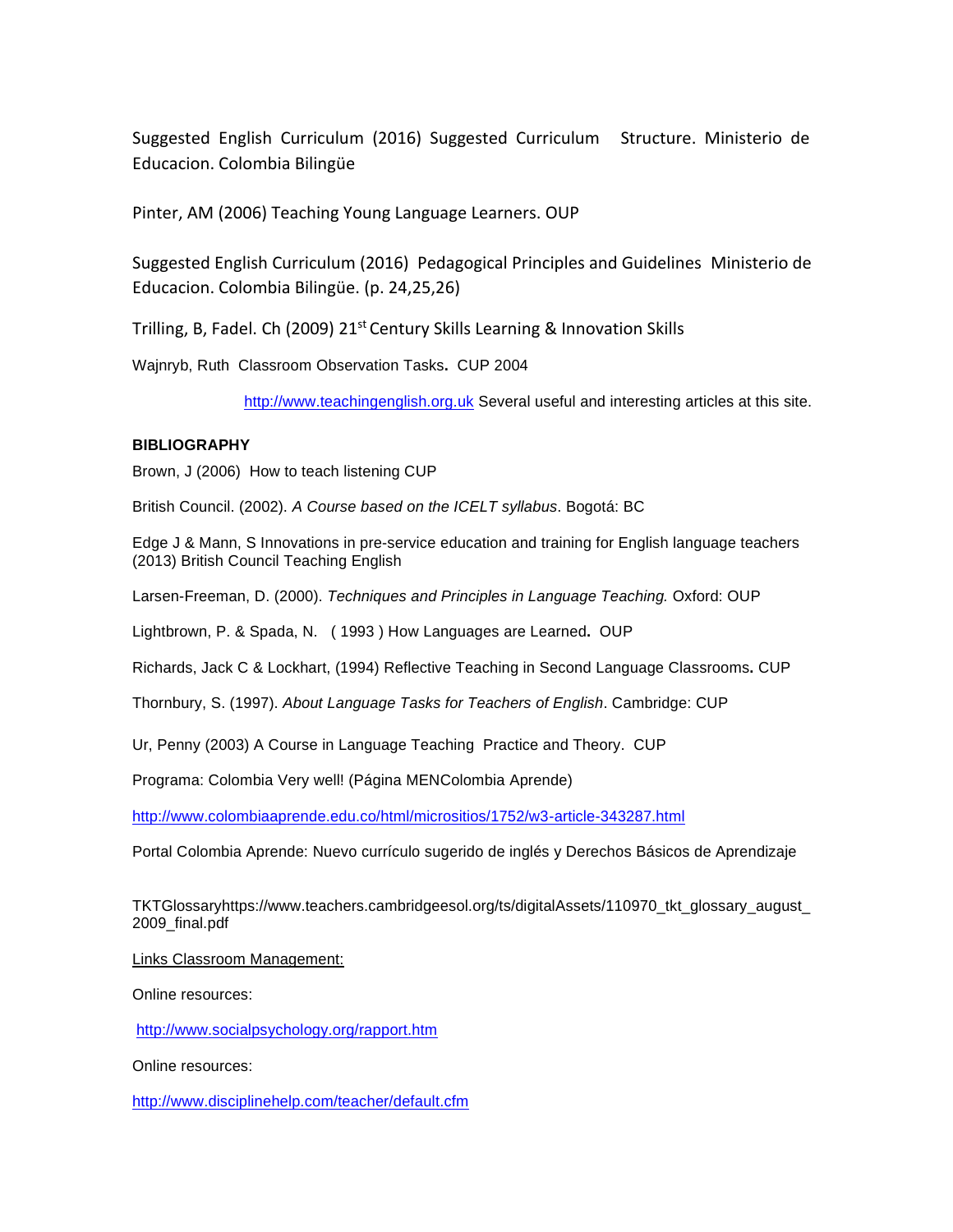"The beginning should be slow and accurate, rightly understood and immediately tested. Unless the first layer is firm, nothing should be built on it; for the whole structure will be developed from the foundations. All parts should be bound together so that one flows out of the other, and later units include earlier ones. Whatever precedes forms a step to what follows and the last step should be traceable to the first by a clear chain of connection."

**Comenius** (Summarised by Mackey 1965, 205)

# **Tentative Course Calendar – February - June 2018**

|                            | <b>Dates of</b><br>input                                | Input &<br><b>Autonomus</b><br><b>Study</b>                                                                                                                                                                                                                                                              | <b>Practical</b><br><b>Activity</b><br><b>Sessions</b>                                                                                                                                                                                                               | <b>Language</b><br><b>Tasks</b>                                                                                                                                                                                                                            | <b>TOPICS</b>                                                                                                                                                                                                                                                                                | <b>Classroom</b><br><b>Observation</b><br><b>Reports</b>                                                               |
|----------------------------|---------------------------------------------------------|----------------------------------------------------------------------------------------------------------------------------------------------------------------------------------------------------------------------------------------------------------------------------------------------------------|----------------------------------------------------------------------------------------------------------------------------------------------------------------------------------------------------------------------------------------------------------------------|------------------------------------------------------------------------------------------------------------------------------------------------------------------------------------------------------------------------------------------------------------|----------------------------------------------------------------------------------------------------------------------------------------------------------------------------------------------------------------------------------------------------------------------------------------------|------------------------------------------------------------------------------------------------------------------------|
| <b>SAG</b><br><b>STAGE</b> | February 6<br>February 13<br>February 20<br>February 27 | - Program<br>presentation<br>Different ELT<br><b>Methods</b><br>21 <sup>ST</sup> Century skills<br>-The CEFRL<br>-Learner's<br>Competences<br>-Factors affecting<br>Language learning<br>The background to<br>teaching and<br>learning<br>Project & Problem<br>based approaches<br>The CEFRL<br>Learning | Guided<br>teaching<br>sessions by<br><b>Facilitator</b><br>In class tasks<br>based on<br>previous guided<br>activities<br>Task 1<br>Oral<br><b>Reading and</b><br><b>Oral Interaction</b><br>Due: February 13<br>Self-reflection<br>Questionnaire<br>Due February 17 | <b>Students from</b><br>this course<br>should always<br>be exposed to<br>listening &<br>reading input in<br>order to<br>improve<br><b>English</b><br><b>TED Talks</b><br><b>ELT</b> podcasts<br><b>Videos in You</b><br>Tube related to<br><b>Teaching</b> | Learning<br>Learning skills in<br>the 21 <sup>st</sup> century<br>Awareness<br>Learning<br>theories<br>Learner-<br>centeredness<br>The learner<br>Autonomy<br>Motivation<br>The CEFRL<br><b>The</b><br>Communicative<br>Competence<br><b>ELT</b> methods its<br>meaning and<br>impact on ELT | <b>Observation</b><br>Focus on<br>learning & the<br>learner<br><b>Written Report</b><br>Due March 17<br>(sent on line) |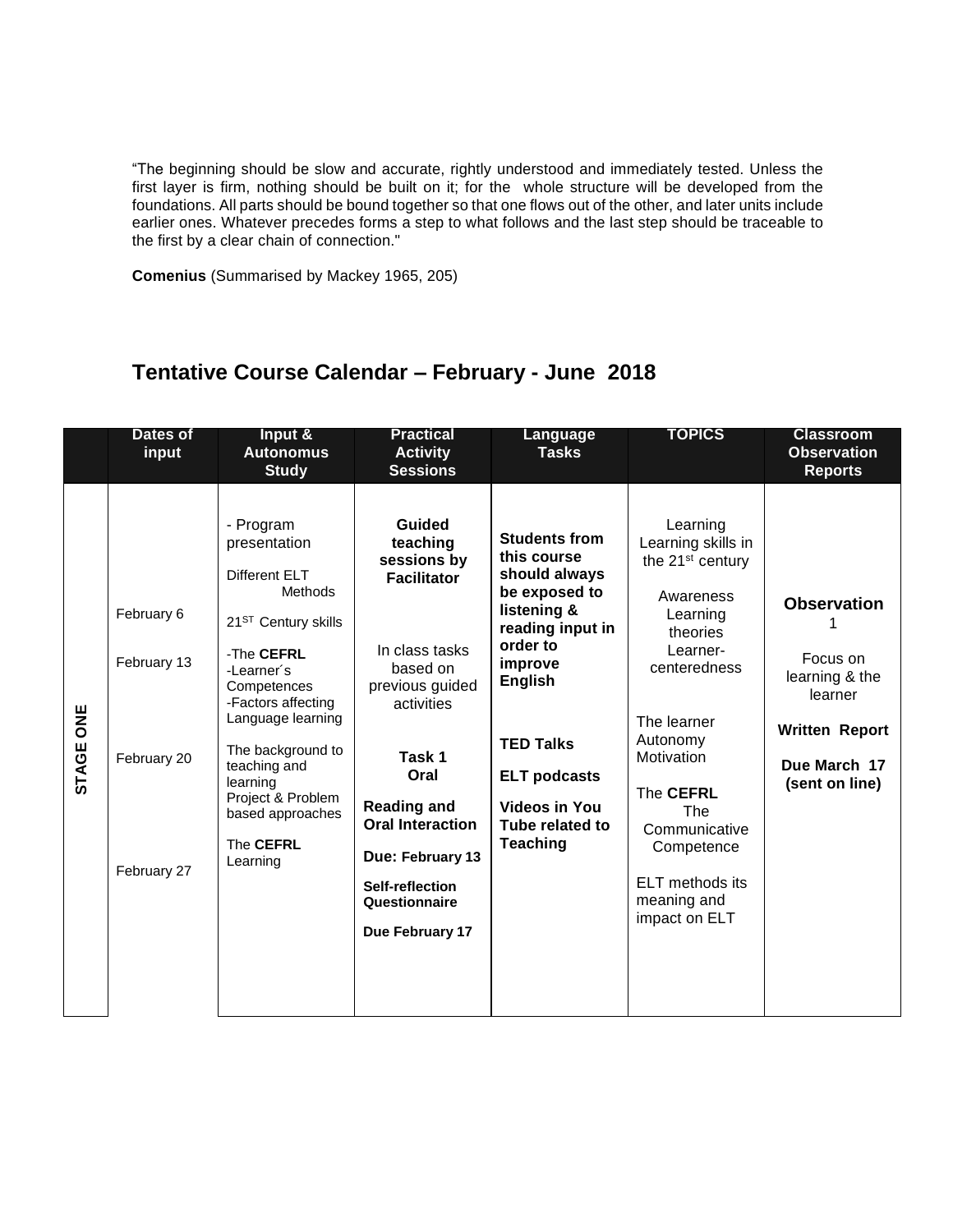| TWO<br>STAGE | March 6<br>March 13<br>March 20 | The teaching<br>process<br><b>CLIL</b><br><b>SEC MEN</b><br>Approaches &<br>methods 3<br>approaches<br>TBL, PBL,<br>ProBL)<br><b>Teaching</b><br>Language<br>Classroom<br><b>Management</b><br><b>The CEFRL</b><br><b>Communicative</b><br>Competence<br>Ch.5<br>Task design<br>Reflecting on<br>teaching practice | <b>Poster session</b><br>Pronunciation.<br>Vocabulary,<br>Grammar,<br>Classroom<br>Management<br>Due March 20<br>Giving<br><b>Instructions</b><br>Opening a<br>lesson<br>Closing a<br>lesson | <b>Students from</b><br>this course<br>should always<br>be exposed to<br>listening &<br>reading input in<br>order to<br>improve<br><b>English</b><br><b>TED Talks</b><br><b>ELT podcasts</b><br>Videos in You<br>Tube related to<br><b>Teaching</b> | Describing &<br>teaching<br>language<br><b>Exploring</b><br>challenging<br>tasks for<br>young learners |  |
|--------------|---------------------------------|--------------------------------------------------------------------------------------------------------------------------------------------------------------------------------------------------------------------------------------------------------------------------------------------------------------------|----------------------------------------------------------------------------------------------------------------------------------------------------------------------------------------------|-----------------------------------------------------------------------------------------------------------------------------------------------------------------------------------------------------------------------------------------------------|--------------------------------------------------------------------------------------------------------|--|
|--------------|---------------------------------|--------------------------------------------------------------------------------------------------------------------------------------------------------------------------------------------------------------------------------------------------------------------------------------------------------------------|----------------------------------------------------------------------------------------------------------------------------------------------------------------------------------------------|-----------------------------------------------------------------------------------------------------------------------------------------------------------------------------------------------------------------------------------------------------|--------------------------------------------------------------------------------------------------------|--|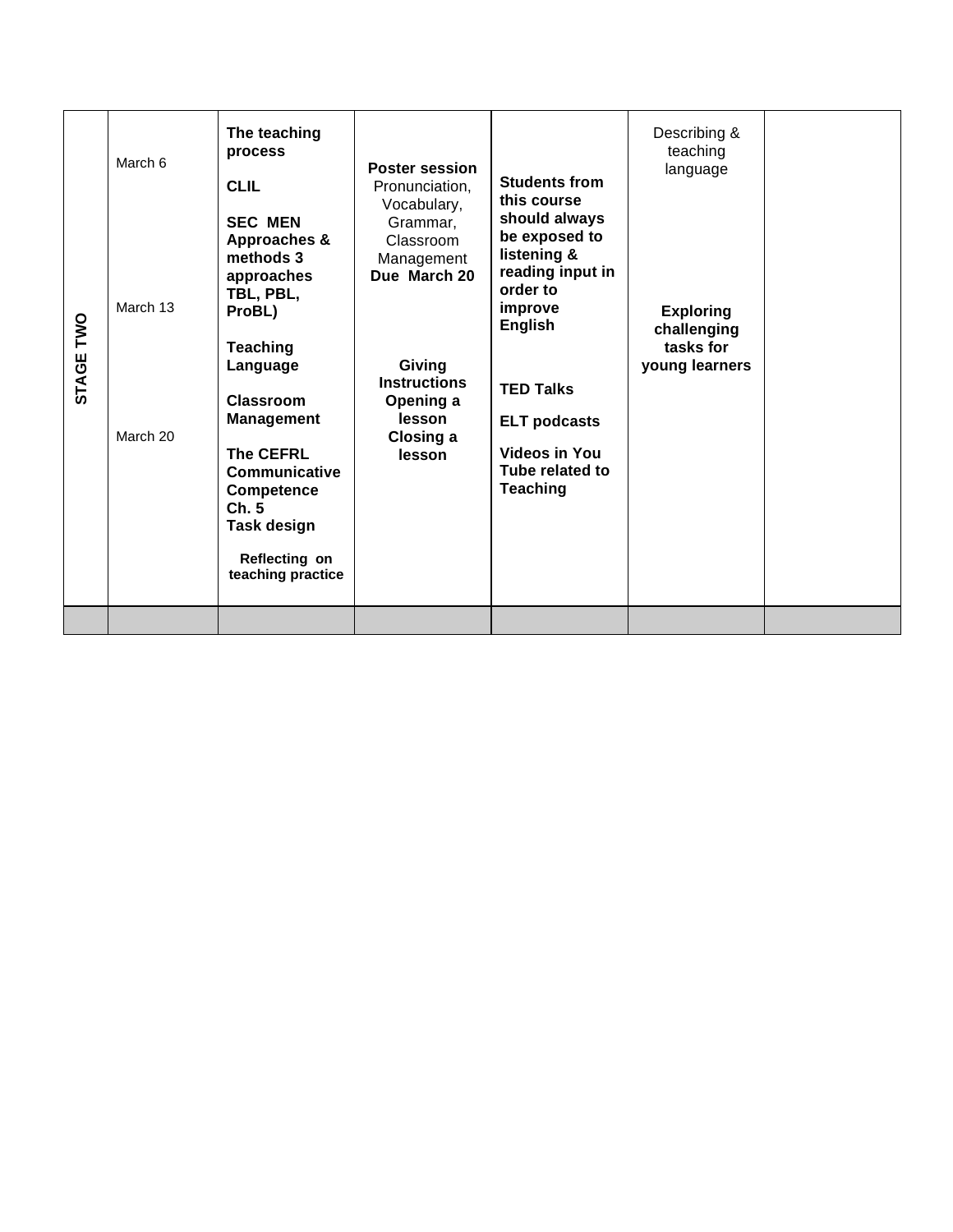|             | April 3<br>April 10  | <b>The Colombia</b><br><b>Bilingual</b><br>Project<br>New suggested<br>curriculum                                                                         | <b>Practical</b><br><b>Session 1:</b><br>Grammar &<br><b>Vocabulary</b><br><b>Awareness</b><br>Presenting new                                       | <b>Students from</b><br>this course<br>should always                                                  | Listening and<br>oral production<br>skills |  |
|-------------|----------------------|-----------------------------------------------------------------------------------------------------------------------------------------------------------|-----------------------------------------------------------------------------------------------------------------------------------------------------|-------------------------------------------------------------------------------------------------------|--------------------------------------------|--|
|             | April 17<br>April 24 | Grammar & new<br>Classroom<br><b>Management 2</b><br>Vocabulary<br>Classroom<br>interaction<br><b>Practical</b><br>Giving<br><b>Session 2</b><br>feedback | be exposed to<br>listening &<br>reading input in<br>order to<br>improve<br><b>English</b>                                                           |                                                                                                       |                                            |  |
| STAGE THREE |                      | Younger and<br>older learners<br>Critical<br>Reflection                                                                                                   | Listening & oral<br>production in<br>the EFL<br>classroom<br><b>Managing error</b><br><b>Discipline Mix</b><br>ability learners<br>Due:<br>April 24 | <b>TED Talks</b><br><b>ELT podcasts</b><br><b>Videos in You</b><br>Tube related to<br><b>Teaching</b> |                                            |  |
|             |                      |                                                                                                                                                           |                                                                                                                                                     |                                                                                                       |                                            |  |